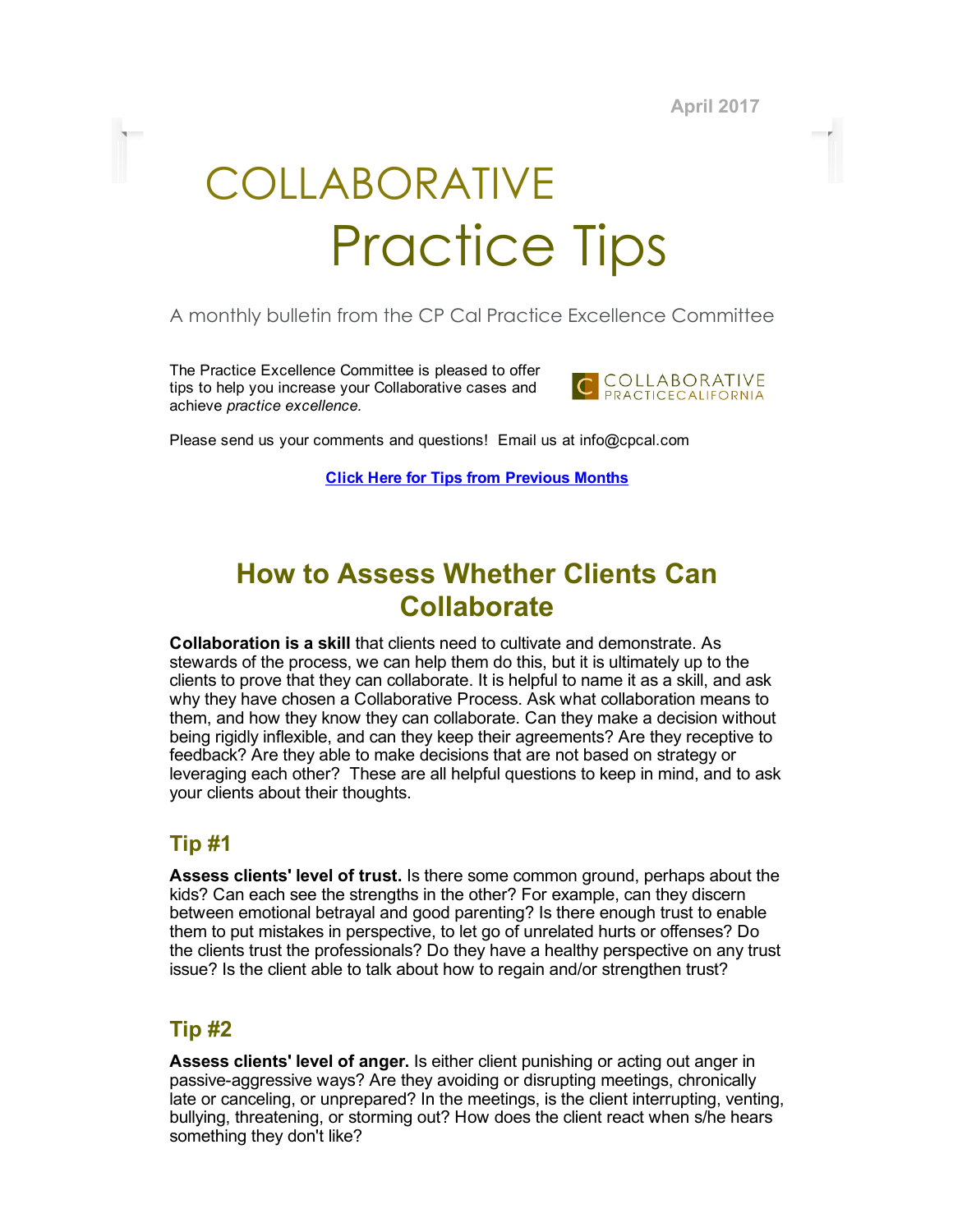# Tip #3

Assess the clients' level of goodwill toward each other. Does each care that the other spouse be okay in the end? Are they willing to talk about their needs, interests, multiple perspectives, and the needs of the family? Are they open to considering solutions outside the law? Flexible in their thinking? Are they able to support each other's adjustment to new roles as single parents?

# Tip #4

Assess the goals of each client for their divorce process. Can they share any common goals or missions, perhaps about the children, or their future co-parenting relationship? Get them to talk about why they chose this process, and how they hope it will unfold?

# Tip #5

Be alert for Red Flags: A client storming out of meetings, or not showing up, or not being prepared for meetings. Notice if a client cannot tolerate being in the same room with the other. Observe the clients' emotional management and selfcare. Can the client listen without interrupting? Is there flexibility in problem solving? Does the client have the ability to be in a room with multiple professionals at the same time? Is the client's behavior is generally respectful, honest? Can the clients moderate their behavior and manage their emotions?

If you see red flags, go back to the first steps: Name the question, recall why the clients chose this process, and discuss whether the client still believes that he or she can collaborate. Remind your clients that you can help and support their collaboration by offering skills, coaching, information, guidance, and ideas, but that the ability and responsibility to collaborate rests with the clients.

## It's not too late to register for Conference XII!

#### WE AGREE! Harnessing the Energy of Collaborative Practice



Don't miss this year's conference in Redondo Beach! With two preconference institutes, three plenary sessions, and 21 workshops to choose from, there is something for everyone.

Click here for [Conference](http://files.constantcontact.com/1a1ee3dc001/22f294d6-f28c-4a85-b5dc-19d22e1c1c77.pdf) XII Brochure Click here for Conference XII Online [Registration](http://www.cpcal.org/cpcalconf.aspx) Visit the website: **[CPCal.org](http://cpcal.org/)**